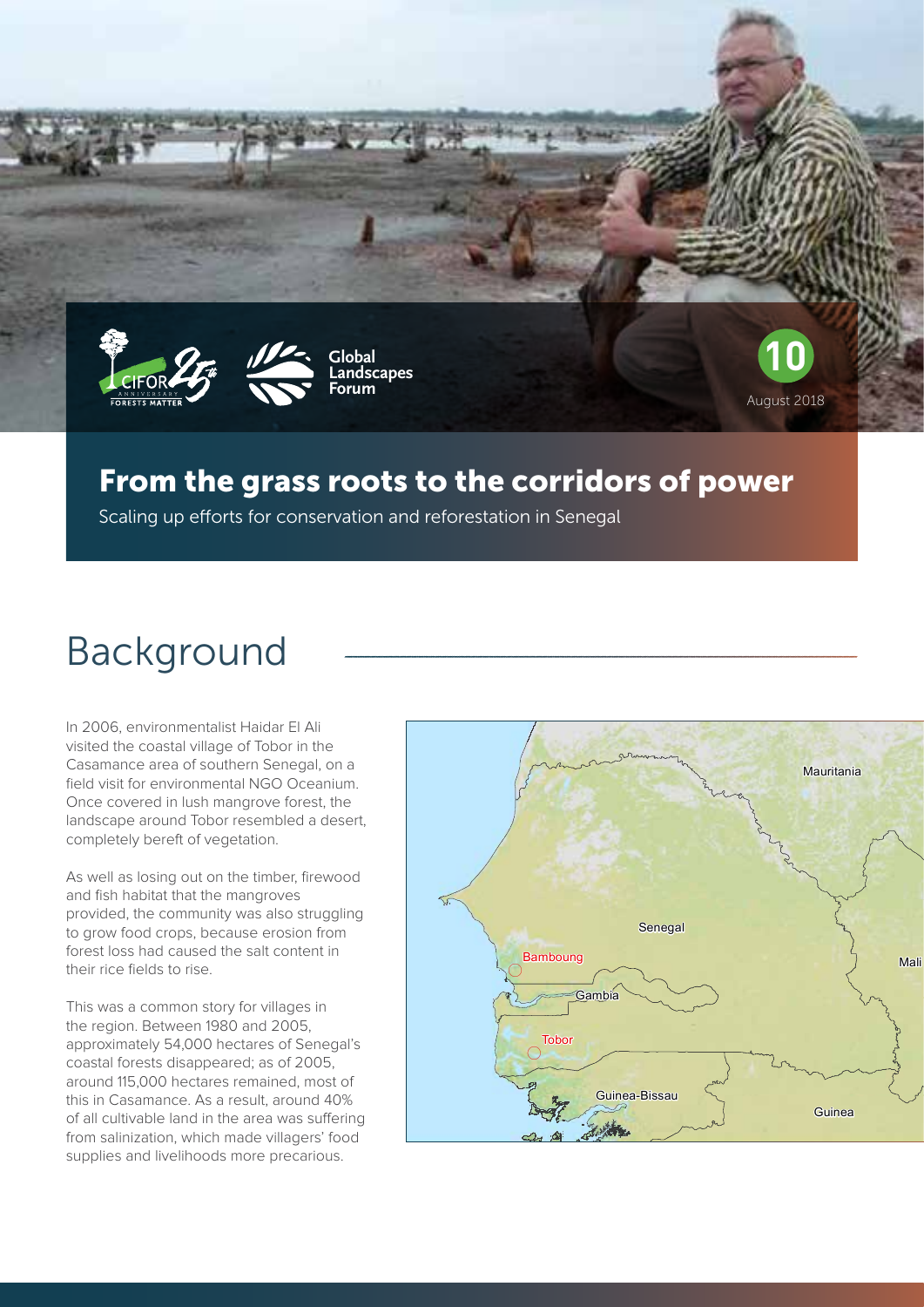According to El Ali, three main factors were to blame for the forests' loss. One was the cycle of droughts that afflicted Senegal between 1970 and 1980, and the ongoing impacts of a changing climate, which weakened and damaged the forests. Secondly, during Senegal's production boom between 1980 and 1990, many new roads were built without consideration of the impacts on local ecosystems. In many places, the circulation of water was cut off, which led to the reduction of the flow of the water that carries the oxygen, regulates temperature and nourishes the mangrove during the high and low tides. Thirdly, local communities were continually harvesting trees for timber and firewood, and were not replanting to replace those that had been chopped down. The land the mangrove forests sit on is owned by the Government and managed by

communities, but without resources to reforest, or knowledge about how and why to do so, neither party had been able to stop the mangroves' decline.

In Tobor at the time, the mangroves had completely disappeared. El Ali and his team worked first to educate the villagers on the importance of mangrove restoration in order to recover their rice fields and build fish stocks. However, there were no seeds available locally for replantation. El Ali describes how, "armed with patience," he and his team travelled about 100km to Essamssam village, and asked the villagers there to collect seeds for them. They obliged, collecting around 65,000 seeds for Tobor's villagers, who then raised and planted them; El Ali worked with the village chief to monitor progress and ensure that they grew.

# Scaling up

Two months later, the team returned and began similar projects in fifteen other villages around Tobor, where they had already educated the villagers on the need to urgently restore the mangroves in order to regain the productivity of their rice fields. "Most of the time, the villagers do not trust people from the NGOs," says El Ali. But because he lives locally and speaks to them in their own language, they have come to consider him "one of their own", he says. Clearly, his own leadership and vision for bringing the work to scale had a major impact, too. In 2007, community members worked with Oceanium to plant 700,000 Avicennia and Rhizophora mangrove cuttings in the area. A network of coodinators, located in every village involved in the reforestation effort, ensured seeds were accessible to villagers wanting to plant.

As the project grew, it gathered increasing attention, including from the private sector. In 2008, the Yves Rocher Foundation approached El Ali, hoping to fund the planting of five million mangroves to offset their cosmetics company's carbon emissions. He employed 158 villagers to help with the task, and together they successfully planted six million!

In 2009, Danone, a French multinational food company that was also looking to offset its carbon emissions, supported the planting of 30 million mangroves in 323 villages across the region. Danone then opened its carbon investment fund to other companies and renamed it "Livelihood Funds." By 2017, the project had generated nearly 142,000 independently verified carbon credits. As the trees mature, more credits will be gained: a projected 1.5 million over the three-decade lifespan of the program.

Outcomes on the ground are heartening. As a result of the reforestation work, 100% of the rice fields in the region have been restored from salinization, and fish stocks have been boosted by up to 18,000 tons a year. Around 300,000 people across 350 communities have participated in the reforestation efforts so far – most of them women, who benefit particularly from the economic boost that involvement in the project provides.

So far, 15,000 hectares have been replanted under the program, and the work continues: it's the largest mangrove replanting effort in the world.

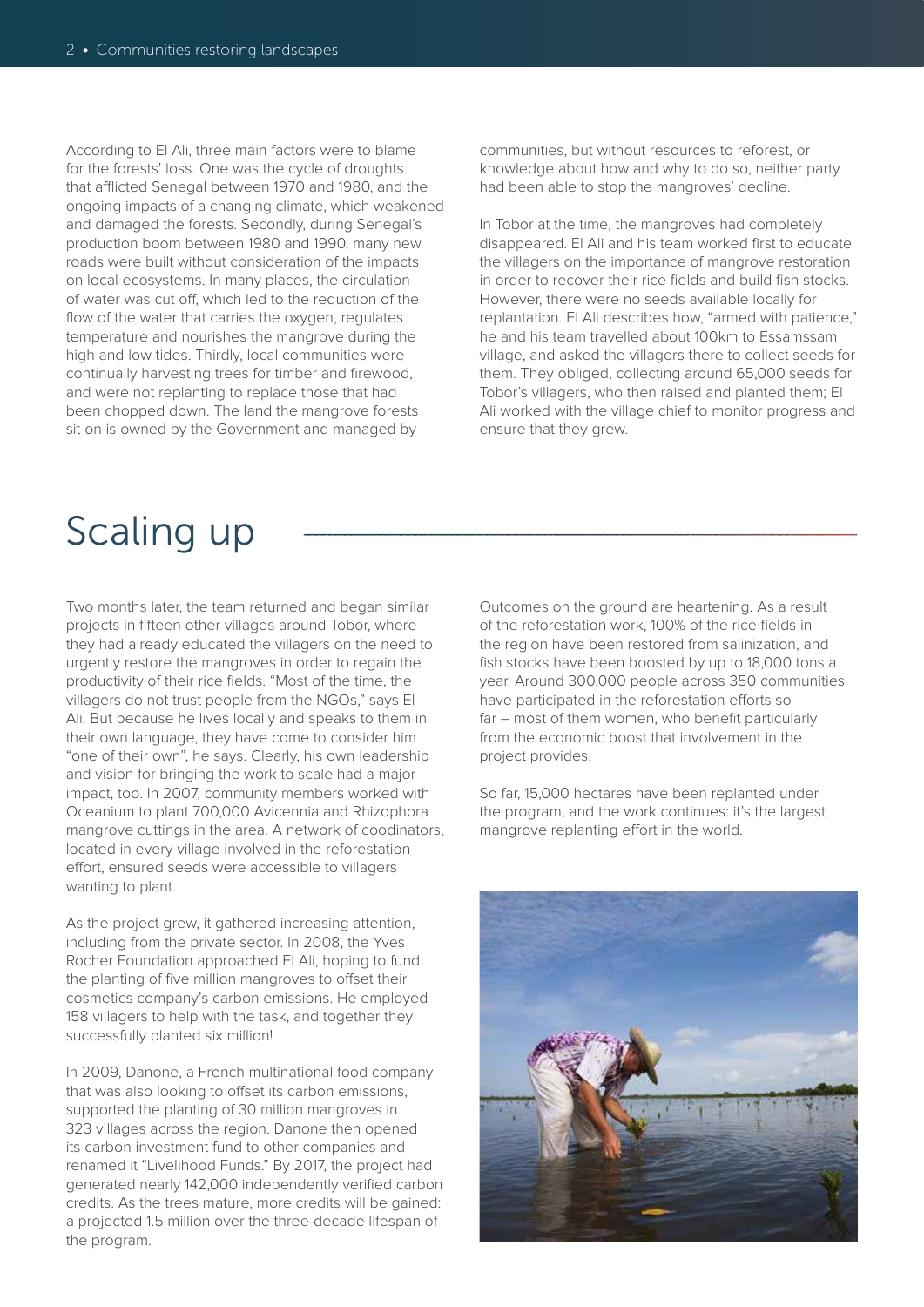## Next steps

Following his success in scaling up Oceanium's work, El Ali joined the Senegalese government in 2012, in order to create change at even wider levels. He served first as Minister for the Environment, and then as Minister of Fisheries. In these roles, he took a number of steps to bring sustainability into the national political imaginary. He revised the forestry code, and pushed to ban single-use plastic bags, a move which was adopted into law by the National Assembly in 2015. El Ali also took on leadership of the county's Green Party, and has played a major role in bringing the concept of ecology to the political stage in West Africa; the current Senegalese president now speaks out on environmental issues, and policymakers have improved awareness

and understanding of sustainable natural resource management.

El Ali says that in order to scale the work further, there is a need to develop successful models to share knowledge and resources right across Africa. He cites the example of the seed collection network in West Africa, which holds cacao seeds from Cote d'Ivoire, avocado from Guinea Conakry, and oil palm from Senegal, among others. "We need more communication and awareness about these kinds of models," he says. "But most of all, we need more action. The problem with environmental work today is there is not enough action."